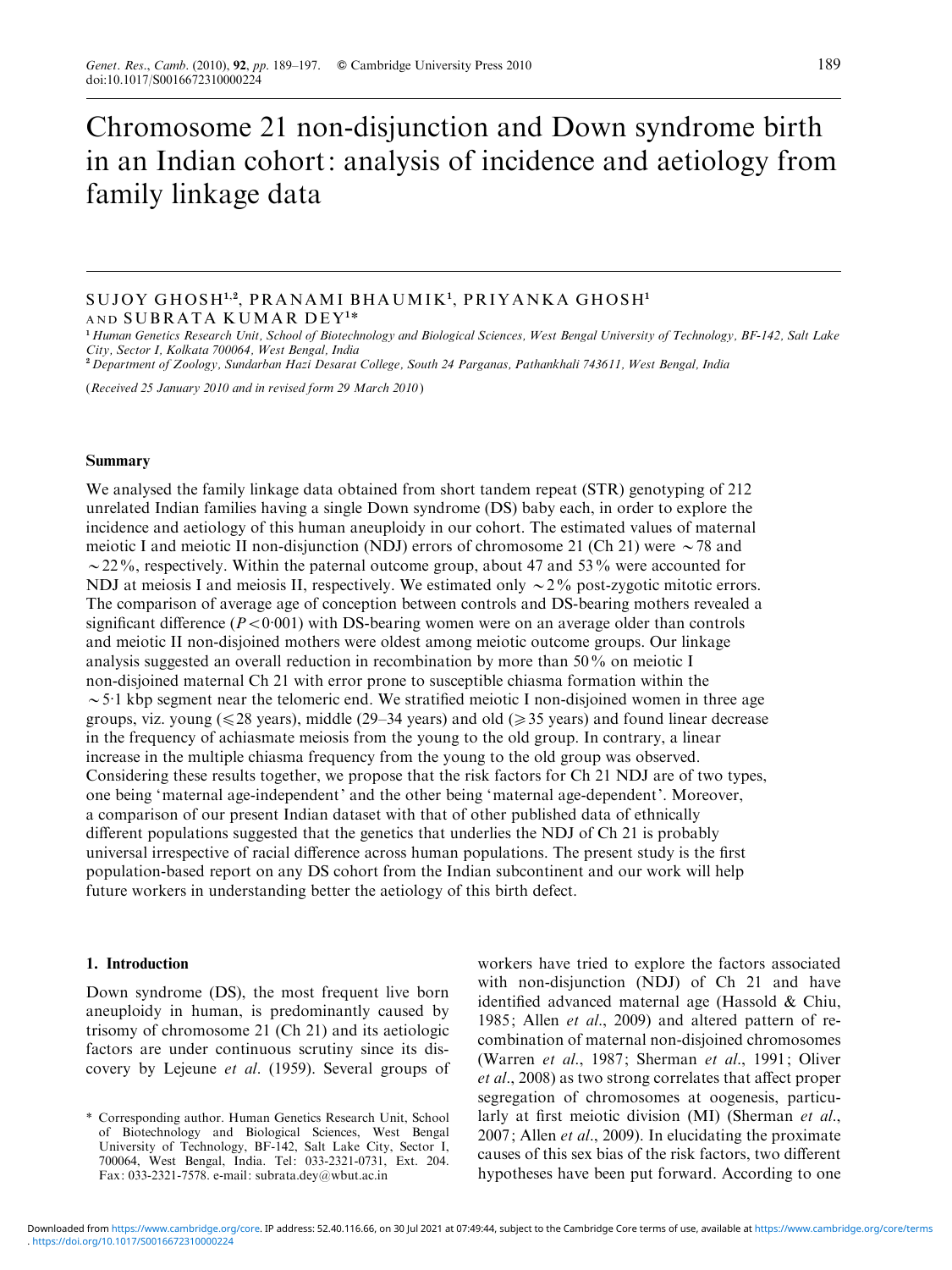school of thought (Sherman et al., 2007; Allen et al., 2009), the protracted phase of MI arrest in women that lasts for several years makes the oocyte more vulnerable to NDJ than spermatozoa. An alternative to this explanation came from the study of NDJ in Drosophila (Zwick et al., 1999 $b$ ), the organism that does not experience MI arrest. This line of thinking emphasized the meiotic drive of chromosomes and subsequent natural selection in asymmetric meiosis in females as the probable reasons of sex biasness of NDJ.

The association of advanced maternal age with DS birth is still an enigma. Although advanced maternal age is not the cause of NDJ, it is an obvious risk of DS birth. Apart from the studies on the higher incidence of DS birth at an advanced maternal age, the impact of maternal aging on the generation of aneuploid pregnancy was assessed in spontaneously aborted fetus and oocytes (Pellestor et al., 2003; Yusuf & Naeem, 2004). These studies suggested a steady rise in the proportion of trisomy conceptuses with increasing maternal age. To explain the age effect on the developing oocyte in relation to its decreasing efficiency to segregate homologous chromosomes properly, several hypotheses have been put forward. These include changes associated with the oocyte pool size, disturbance in ovarian hormone balance (Eichenlaub-Ritter & Boll, 1989; Gaulden, 1992; Warburton, 2005), sub-optimal operation of the spindle apparatus and age-related degradation of sister chromatid cohesion protein complexes (Schon et al., 2000; Eichenlaub-Ritter et al., 2004; Hodges et al., 2005; Steuerwald, 2005).

Recombination involves the formation of the chiasma that holds two non-sister chromatids together and ensures proper separation of homologous chromosomes to the opposite poles at anaphase I. For normally disjoined Ch 21 during maternal meiosis, chiasma formation most often occurs in the middle of 21q (Lamb *et al.*, 2005*a*). Any change in the normal recombination pattern due to altered chiasma placement is a risk of NDJ (Hassold et al., 1995; Koehler et al., 1996). The association of Ch 21 NDJ with an overall reduction of crossing-over and susceptible chiasma configuration was reiterated by different workers and subsequently confirmed in populationbased studies (Lamb et al., 2005a, b; Oliver et al., 2008; Ghosh et al., 2009). These studies included Ch 21-specific DNA markers analyses that facilitated the determination of parental origin of extra chromosome and helped to interpret the meiotic stage of NDJ unambiguously. Nevertheless, this approach enabled workers to monitor the pattern of recombination of the non-disjoined Ch 21. Such population-based studies have suggested that maternal NDJ accounts for approximately 90% of the errors among live born free trisomy 21 cases (Mikkelsen et al., 1995; Yoon et al., 1996; Gómez et al., 2000; Sherman et al., 2005). Very recently, an interaction of maternal age with specific chiasma position has been reported (Oliver et al., 2008), which has identified single telomeric chiasma as a risk for maternal MI NDJ among younger women in contrast to single centromeric chiasma that increases the risk of Ch 21 NDJ at MII among older females.

We performed an initial study on DS sample population from the eastern part of India (Ghosh et al., 2009) which is ethnically, culturally and socioeconomically absolutely different from western populations on which the majority of aforementioned investigations were carried out. In that previous study, we analysed the position of individual chiasma on maternal non-disjoined chromosomes. Although our sample size was small, the results showed a significant shift in the chiasma position from telomere to centromere as a function of increasing maternal age. The smaller sample size did restrict our attempt to estimate the overall pattern of recombination throughout the length of the maternal non-disjoined chromosomes and to inspect the epidemiology of DS birth with respect to parental origin.

In the present study, we analysed the recombination pattern of maternal MI non-disjoined Ch 21 from family linkage data of relatively larger sample size and estimated the frequency of observed recombination events on maternal MI non-disjoined chromosomes. Further, we resolved the pattern of interaction between the numbers of observed chiasma on maternal MI NDJ chromosomes and maternal age of conception of trisomy 21 fetus. Moreover, our present study is focused to provide an epidemiological overview regarding the parental origin and parental age of conception of DS children in Indian cohort.

# 2. Material and methods

#### (i) Subjects

A total of 212 families, each with a single DS child having free trisomy 21, were included in our study. Families were referred randomly from different Medical Colleges and Hospitals of Kolkata and adjoining areas. The families were unrelated and heterogeneous with respect to their religion, but were chiefly Bengali-speaking. A detailed family history with informed consent was taken from each participating family. The design of experiments with human tissue samples and subsequent data analyses were reviewed and approved by the institutional ethics committee constituted by the West Bengal University of Technology. Peripheral blood samples were collected from the father, mother and DS child. We included 130 healthy volunteer couples as controls, each having a healthy euploid child.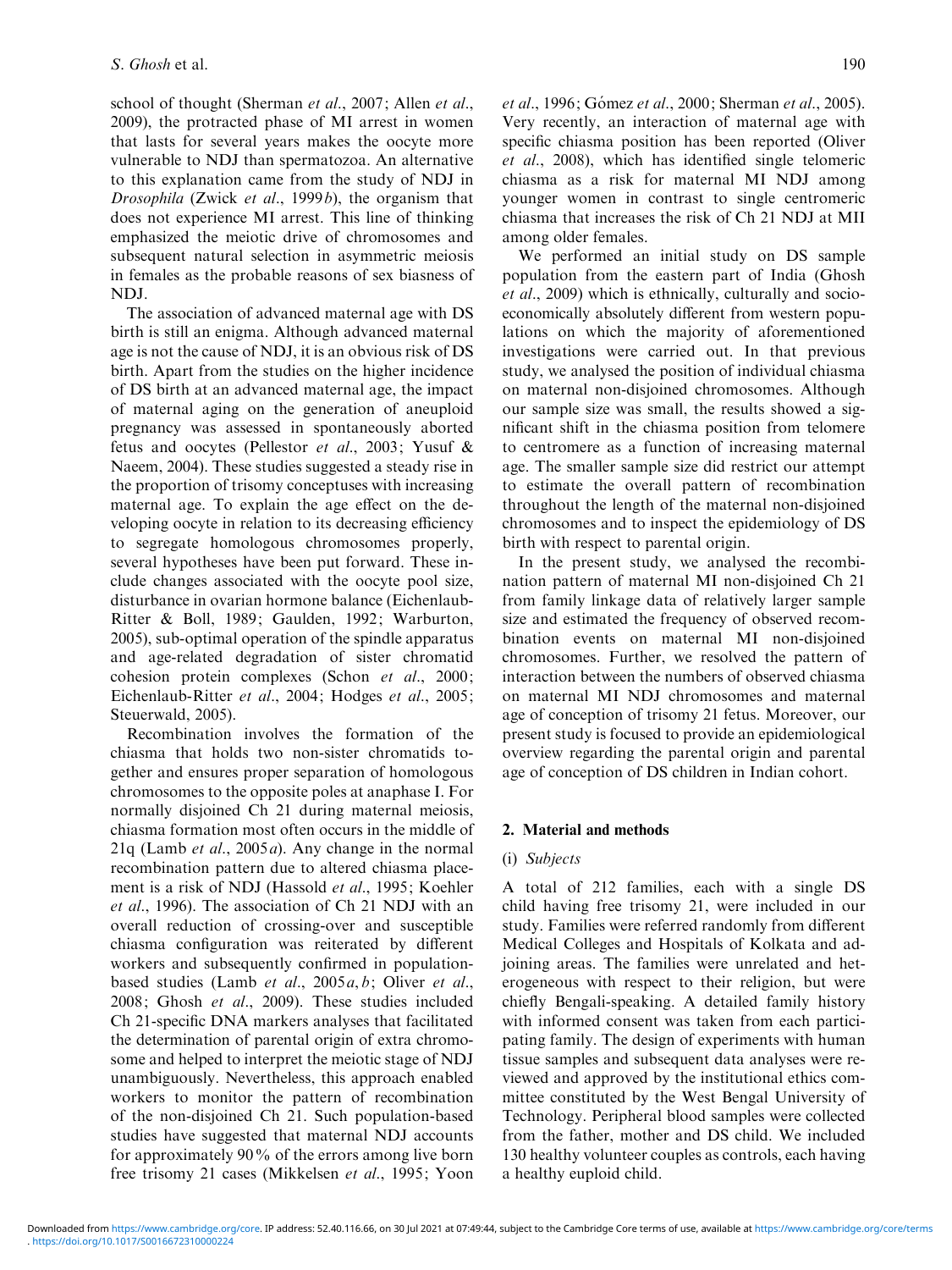#### (ii) Cytogenetic analysis

To include only the free trisomy 21 cases and exclude mothers with hidden mosaicism, conventional karyotyping was performed. At least 30 metaphase plates were analysed for each to confirm the chromosomal profiles of cases and controls.

#### (iii) Genotyping and parental origin determination

Genotyping was performed using 10 highly polymorphic STR markers spanning from the pericentromeric region to telomere of 21q. The order of markers was centromere – D21S1432 – D21S11 – D21S1437 – D21S1270 – D21S167 – D21S1412 – D21S2055 – D21S1260 – D21S1411 – D21S1446 – qter. The maternal origin of NDJ was determined by establishing the contribution of maternal alleles to the DS child. Likewise, the paternal origin was also determined. The decision was considered confirmed when at least two markers were informative and the allelic status of the rest of the markers was consistent with that inference. We used additional four pericentric STR markers to determine the stage of meiotic origin of NDJ, i.e. MI errors or MII errors. The markers were: D21S369, D21S215, D21S258 and D21S120. We inferred an MI error when the parental heterozygosity of these markers was retained in the trisomic child ('non-reduced', N). If the parental heterozygosity was ' reduced' (R) to homozygosity in the trisomic child, we concluded that the case was of MII origin. We inferred post-zygotic mitotic error when all the markers remained 'reduced' without showing any detectable crossover event on non-disjoined chromosomes.

#### (iv) Linkage analysis

The linkage analysis was performed only for 131 informative maternal MI cases, as the rest of the meiotic outcome groups remained sub-optimal to do so. In other words, only the maternal MI category among all meiotic outcome groups met the minimum sample size requirement of the software (mentioned later) that was used to get an unbiased estimate of linkage. We scored the marker status as reduced  $(R)$ , nonreduced (N) or uninformative (U) and arranged them successively in a direction from proximal to distal of centromere on 21q arm to make a 'data string' for each family. The recombination events were detected on a chromosome after observing the change of status of two successive markers, either  $R \rightarrow N$  or  $N \rightarrow R$  in a single family. The data sheet comprising all such family records was then analysed with 'NDJMap' software (Feingold *et al.*, 2000), specially designed for analysing trisomy family data and we obtained the 'y' value which is the probability of recombination for

each marker interval. This value was then subsequently converted to the recombination fraction ' $\theta$ ' and then to map the distance using the Kosambi map function. We scored recombination frequency in interval wise fashion, i.e., for example, the interval between the last centromeric marker D21S120 and the next marker D21S1432 was designated as interval 1, between D21S1432 and D21S11 as interval 2 and so on.

The control female map for the aforesaid STR markers was constructed directly from the CEPH genotyping database using the map-creating option at web site http://www.ensemble.org/Marshfield. We did this owing to a lack of STR genotyping database for Indian control population.

#### (v) Statistical analysis

In analysing the observed recombination in the trisomy-based map, two questions had been evaluated. Firstly, whether the overall recombination frequency had been reduced throughout the length of 21q arm in the trisomy map and secondly, whether the spatial distribution of crossing over would differ between the maps, i.e. whether the reduction of recombination equally affected the whole length of the long arm. The association between reduced recombination and NDJ was evaluated comparing the overall genetic length of these two maps, assuming a constant ratio value 'k' between trisomy ( $W^{M1}$ ) to normal ( $W^{N}$ ) map length  $(k=W^{MI}/W^{N})$ . If there was no association between recombination and NDJ, then the  $k$  value should be 1 owing to the assumption that the genetic length of the trisomy-based map and female map would be similar at that condition. The trisomy map was then compared with the CEPH control map using the chi-square method. The average parental age of meiotic outcome groups was compared with the t-test. The epidemiological data were compared with other population data by Fisher's exact test. The comparison of the chiasma frequency among the age groups was done by a  $2 \times 2$  test.

#### 3. Results

#### (i) Parental origin and MI :MII ratio

The parental origin of non-disjoined Ch 21 was detected successfully in 201 families out of the participating 212 with a given STR marker set. The maternal meiotic error was recorded as 88.06% of all cases in contrast to 9.95% paternal and only 1.99% ( $\sim$ 2%) post-zygotic mitotic errors. We estimated 77.51% MI and 22.49% MII errors among all informative maternal origin cases. The ratio between these two maternal meiotic outcome groups was 3.4: 1. On the contrary, the estimated proportions of MI and MII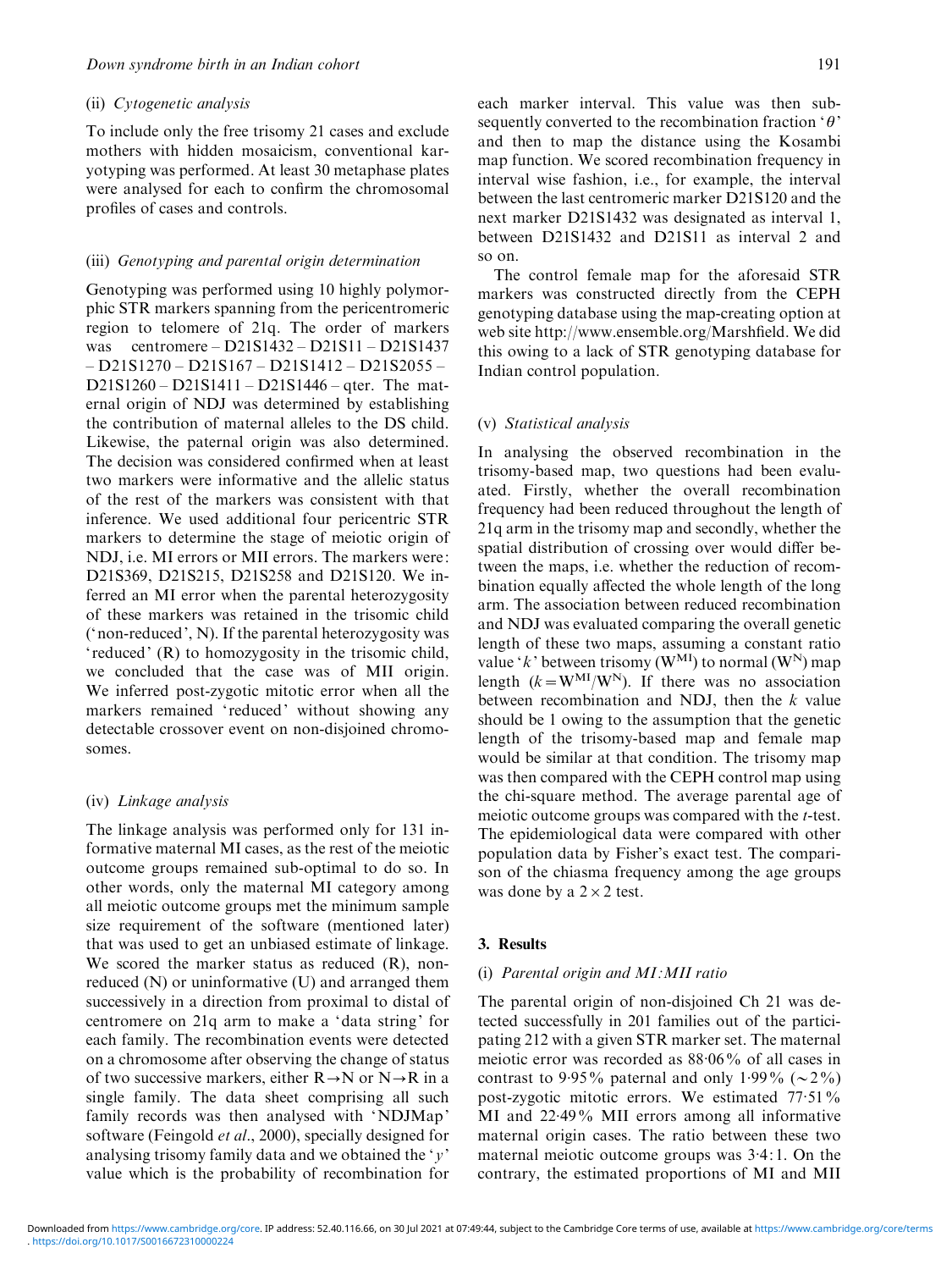| Origin                  | Meiotic outcome<br>groups | Sample<br>size | Proportions                     | Frequency<br>$( \frac{9}{6} )$ |  |
|-------------------------|---------------------------|----------------|---------------------------------|--------------------------------|--|
| Maternal                | Meiosis I (MI)            | 131            | $MI/(MI+MI)=131/169$            | 77.51                          |  |
|                         | Meiosis II (MII)          | 38             | $MII/(MI+MI)=38/169$            | 22.49                          |  |
|                         | Stage unknown             | 8              |                                 |                                |  |
|                         | Subtotal                  | 177            | $\text{Material/All} = 177/201$ | 88.06                          |  |
| Paternal                | Meiosis I $(PI)$          | 8              | $PI/(PI + PII) = 8/17$          | 47.06                          |  |
|                         | Meiosis II (PII)          | 9              | $PII/(PI + PII) = 9/17$         | 52.94                          |  |
|                         | Stage unknown             | 3              |                                 |                                |  |
|                         | Subtotal                  | 20             | Paternal/All = $20/201$         | 9.95                           |  |
| Post zygotic mitotic    |                           | 4              | 4/201                           | 1.99                           |  |
| Origin unknown          |                           | 11             | 11/212                          | 5.18                           |  |
| Total informative cases |                           | 201            |                                 |                                |  |
| Total cases             |                           | 212            |                                 |                                |  |

Table 1. Origin of Trisomy 21 and their frequency in Indian cohort

Table 2. Distribution of average parental age of conception of DS child in Indian cohort

| Parent of<br>origin | Meiotic outcome<br>groups                        | Sample<br>size   | Parental age of conception<br>in year (mean $\pm$ SD) |                                                      |
|---------------------|--------------------------------------------------|------------------|-------------------------------------------------------|------------------------------------------------------|
|                     |                                                  |                  | Mother                                                | Father                                               |
| Maternal            | Meiosis I (MI)<br>Meiosis II (MII)<br>$MI+MII$   | 131<br>38<br>169 | $27.62 + 5.61$<br>$29.02 + 2.32$<br>$28.11 + 6.74$    | $33.82 + 6.77$<br>$34.04 + 5.21$<br>$34.84 + 6.89$   |
| Paternal            | Meiosis I (PI)<br>Meiosis II (PII)<br>$PI + PII$ | 8<br>9<br>17     | $24.57 + 3.11$<br>$27.01 + 5.03$<br>$26.39 + 4.32$    | $30.26 + 4.12$<br>$34.33 + 4.14$<br>$33.71 \pm 5.02$ |
| Controls            |                                                  | 130              | $24.02 + 4.41$                                        | $30.92 + 4.58$                                       |

errors within paternal origin groups were 47.06 and 52.94%, respectively, with a ratio value of almost 1:1 (Table 1).

# (ii) Parental age

We estimated the average (mean  $+$  SD years) age of the conception of parents for all parental origin and meiotic outcome groups. We found a statistically significant difference  $(P < 0.001)$  in the mean age of conception between maternal MI group  $(27.62 \pm 5.61)$ years) and controls  $(24.02 \pm 4.41)$  years), as well as between maternal MII and controls  $(29.02 \pm 2.32)$ years;  $P < 0.001$ ). The estimated mean age (Table 2) for the combined MI and MII category did differ statistically from control too  $(P < 0.001)$ . The MII mothers did not exhibit any significant difference in the mean age of conception from the MI group, though the former was older by about 2 years from later. In analysing the paternal mean age of conception for paternal non-disjoined cases (Table 2), we found significant difference only between paternal MII and controls  $(P=0.03)$ ; pair-wise comparisons for the rests remained insignificant.

# (iii) Linage analysis

The estimated maternal MI trisomy map length was 30.8 centi-Morgan (cM), less than half the length of estimated CEPH control female genetic map for the same markers, which was 64.63 cM. The estimated ratio of  $W^{MI}:W^{N}$  was 0.47, indicating an overall reduction in the map length of Ch 21q. In addressing the second query as mentioned in the 'Statistical analyses' section, comparison was made between maternal MI-based trisomy map and normal CEPH map, to test whether the interval distance ratio was constant over the length of the chromosome arm. If the specific region of the trisomy map exhibited significantly high or low frequency of recombination than the control map, then the interval distance ratio values  $(k)$  should vary among intervals. Using this approach, we observed (Table 3) that the distribution of recombination on 21q was significantly different between trisomy and control female map  $(P$  value was almost zero for chi-squared test), with more chiasma formation towards the telomere in non-disjoined map as evidenced by increased map length in peri-telomeric intervals (intervals 9 and 10). In contrast, the MI non-disjoined chromosomes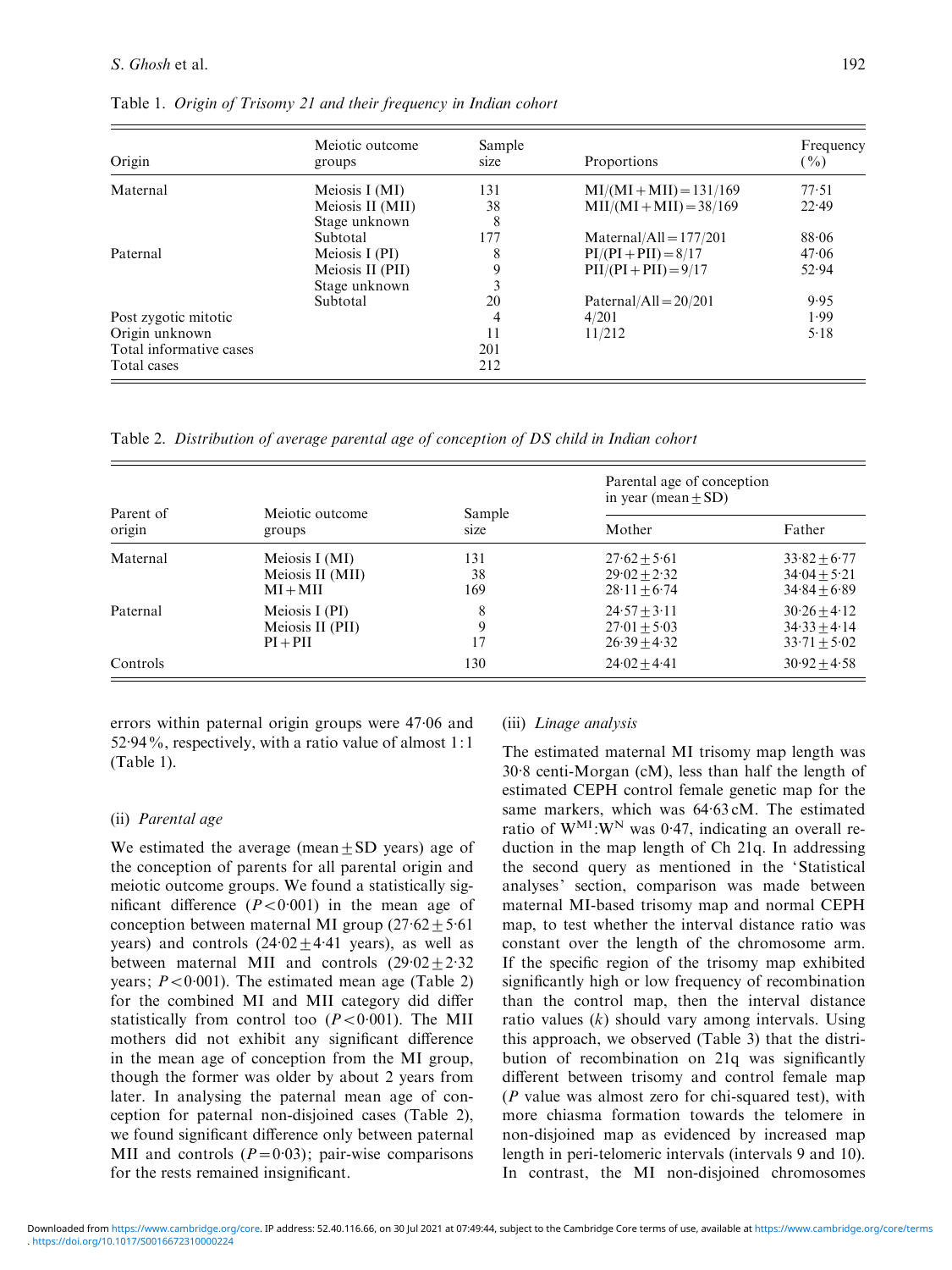| Types of map                       | Marker intervals (centromere $\rightarrow$ telomere) on 21q and respective genetic length (cM) |              |               |               |               |                 |              |              |             |              |
|------------------------------------|------------------------------------------------------------------------------------------------|--------------|---------------|---------------|---------------|-----------------|--------------|--------------|-------------|--------------|
|                                    |                                                                                                |              |               |               |               |                 |              |              |             |              |
| MI Trisomy map<br>Control CEPH map | 1.03<br>5.26                                                                                   | 4.59<br>7.04 | 3.01<br>11.76 | 2.15<br>19.99 | 3.01<br>10.79 | $1 - 0$<br>0.97 | 2.01<br>0.39 | 6.08<br>6.24 | 5.9<br>2.15 | 2.02<br>0.04 |



Fig. 1. Frequency of detectable chiasma on MI non-disjoined Ch 21 among women of different age groups having DS babies.

exhibited a reduction in map length from centromereproximal to the middle part of 'q' arm that suggests a decrease in chiasma frequency and recombination in that region.

#### (iv) Maternal age effect on recombination frequency

In evaluating the maternal age effect on the meiotic recombination and its risk to the aneuploid oocyte formation and subsequent trisomy 21 birth, we scored (Fig. 1) the frequency of detectable chiasma number on maternal MI NDJ chromosomes among different maternal age groups viz. young  $(\leq 28 \text{ years})$ , middle age (29–34 years) and old ( $\geq$ 35 years). We observed that  $\sim$  79% (48 of 61) of young,  $\sim$  77% (30 of 39) of middle age and only 45% (14 of 31) of older women experienced achiasmate meioses. The frequencies of achiasmate meioses among age groups are significantly different for young versus old  $(P=0.00)$  and middle versus old  $(P=0.00)$ . This tendency of decreasing proportion of non-recombinant aneuploid oocytes with age was almost linear and provides support to the model, which suggests that the risk of NDJ due to the absence of crossing over is operative during oogenesis irrespective of maternal age and for this we would expect to observe a greater proportion of achiasmate MI events among the younger mothers. This is because, for younger mothers, the absence of recombination is the only risk factor (under this simple model) in total risk scenario. Alternatively, the frequency of two or more observed crossover events

increased linearly with age (Fig. 1); about  $3\%$  of younger mothers (2 of 61) exhibited NDJ of multichiasmate chromosomes, whereas 8% of middle age  $(3$  of 39) and  $26\%$   $(8$  of 31) of older women exhibited the same. Pair-wise comparison revealed that the distribution of multiple chiasmata as a function of maternal age was significantly different for young versus old ( $P=0.00$ ) and middle versus old ( $P=0.001$ ). This observation suggests that women experience risk for NDJ of Ch 21 even in the presence of multiple chiasmata at MI with increasing age.

## 4. Discussion

The aetiology of DS is still an enigma and its complete picture is yet to be deciphered. In the present study, we analysed the parental and meiotic origin of NDJ in a sample population of DS from Indian cohort and found that in majority of informative cases NDJ occurred during maternal gametogenesis (88.06%), particularly at MI  $(77.51\%)$ . For the estimated .<br>9.95% paternal cases, the MI and MII ratio value is almost 1:1 (Table 1). We were curious whether this epidemiological pattern of DS birth in Indian cohort is similar to that of other ethnically different populations reported earlier. We compared our Indian dataset with those of US (Allen et al., 2009), Spanish (Gómez et al., 2000), Ukraine and Russian cohorts (Machatkova et al., 2005), using Fisher's exact test. We did not obtain any significant difference in any pair-wise test for maternal:paternal ratio. But the results of our Indian maternal meiotic outcome groups differed statistically from the Spanish  $(P=0.001)$  and Ukraine cohorts  $(P=0.02)$ . No such difference was obtained for paternally originated cases. The difference between the Indian and other cohorts for maternal outcome groups might be due to the true ethnic difference among populations or it might arise from sampling variation. Considering the population size, the second possibility seemed to be more likely as the samples of Spanish  $(N=38)$  and Ukraine  $(N=32)$ populations were much smaller than the sample size of our present Indian population cohort  $(N=201)$ .

The results of parental age analyses exhibited significant difference for the average age of conception among maternal MI, MII and control in a pair-wise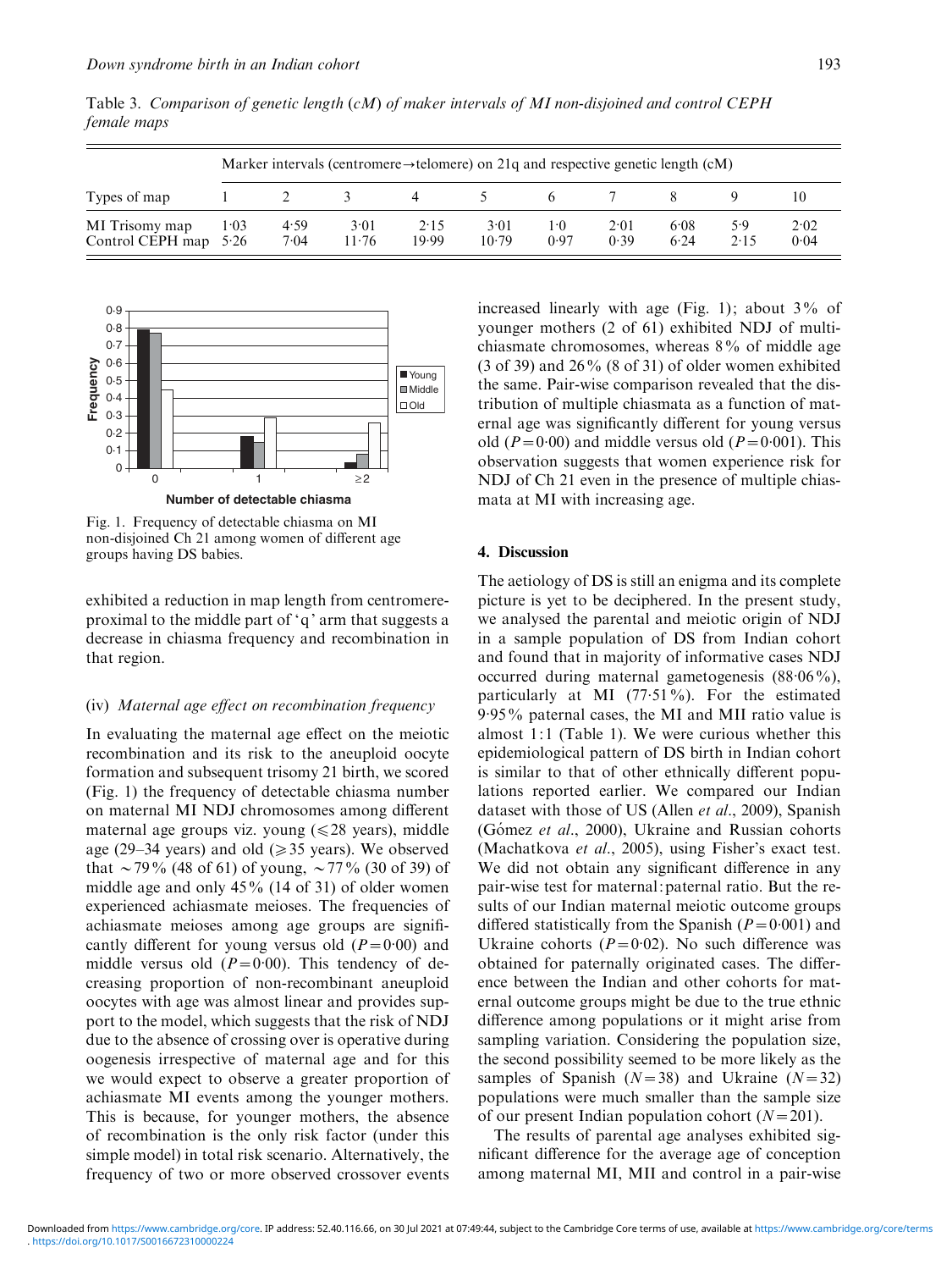manner ( $P < 0.001$  for all). The MI and MII mothers are on average older from the control mothers by  $\sim$ 3 years and  $\sim$ 5 years, respectively (Table 2). The absence of statistical difference in pair-wise comparison for paternally originated cases suggests that the ' aging factor' may not be associated with NDJ at spermatogenesis. The only significant difference we obtained between paternal MII and control  $(P=0.03)$ may not be conclusive as the number of paternal cases was really small. This set of data suggests that advanced maternal age is a risk factor for NDJ of Ch 21 in our Indian population too. One notable aspect in our present Indian dataset is that the mothers are comparatively younger for their age of conception of DS fetus than those of the US cohort (Allen et al., 2009). This could be explained by either of the two possibilities. The first one includes a chance of real ethnic difference between populations for which Indian mothers are at risk of having aneuploid pregnancy at an earlier age than US mothers. The second possibility suggests that the difference is due to variation in social practice with an earlier age of conception in the Indian population.

The result of linkage analysis exhibited significant reduction in the map length of maternal MI nondisjoined Ch 21, which in turn suggests that nonexchange chromosomes are at a risk of non-separation at the MI of oogenesis. This overall reduction in recombination is a probable universal risk for aberrant chromosome segregation as reiterated by several workers in their studies in humans (Lamb et al.,  $2005a$ ; Freeman *et al.*, 2007) and model organisms (Rockmill & Roeder, 1994; Koehler & Hassold, 1998; Stewart & Dawson, 2004; Davis & Smith, 2005). Reciprocal recombination during crossing over leads to that formation of chiasma that links the two homologues of bivalent with proper configuration and enables them to orient correctly and form stable attachments to both poles at MI. This stable attachment is essential for a precise and proper segregation of chromosomes during the first meiotic division (Smith & Nicolas, 1998) and is achieved because of tension resulting from spindle forces from the two poles counteracted by attachments of homologues to each other (Wesley et al., 1992). Any deviation in this usual recombination profile may lead to malsegregation of respective chromosomes leading to an increased level of NDJ and subsequent aneuploid gamete formation (Lamb et al., 2005a).

In addition to the estimation of the overall recombination rate, we compared the genetic length of marker intervals of the MI NDJ map with that of CEPH controls map to inspect the change in the chiasma placement at different segments of the long arm of non-disjoined Ch 21. We found a major reduction in chiasma frequency at the proximal and middle part of the chromosome arm (intervals 1 to 5;

Table 3), which covers  $\sim$  22.5 Mb region. In contrast, we observed an increase in recombination frequency at telomere and its vicinity (intervals 9 and 10) covering  $\sim$  5·1 Mb segment. Thus, a susceptible peritelomeric chiasma configuration is evident, which probably places the chromosomes at the risk of NDJ even when they do participate in recombination at MI. Probably this distal chiasma links the homologues less efficiently and oriented each kinetochore to opposing spindle poles. Most likely, this susceptibility is related to the minimal amount of sister-chromatid cohesion complex remaining distal to the exchange event (Orr-Weaver, 1996). The risk of single telomeric exchange for NDJ had also been reported from other eukaryotic model organisms (Zetka & Ross, 1995; Koehler et al., 1996; Ross et al., 1996).

The result of the analysis involving interactions between maternal age and amount of meiotic crossover reinforces the model proposed earlier (Oliver et al., 2008; Ghosh et al., 2009) and clearly demonstrates that the absence of crossing over imposes a risk of chromosomal NDJ irrespective of maternal age. In our previous study (Ghosh et al., 2009), we did not find an expected linear decrease of non-recombinant aneuploid oocytes with increasing maternal age according to the proposed model. At that time, we scored a puzzling higher proportion of achiasmate meioses in the middle-age group and that was probably due to sampling error. By this time, we have increased our sample size and achieved an almost clear linear trend, with 79% achiasmate meiosis among young, 77% among middle age and 45% among old women (Fig. 1). This difference in the distribution of achiasmate meioses is statistically significant ( $P=0.00$ for both young versus old and middle versus old) and seems to be real. This data confirms our model (Ghosh et al., 2009) which proposes that the lack of recombination is an age-independent threat for NDJ and it perturbs proper meiotic chromosome segregation stochastically. That is why we obtained a greater proportion of non-recombinant chromosomes among younger women for whom this is the only risk factor in the absence of any other age-related challenges. In addition, we observed a linear increase in the proportion of multi-chiasmate MI errors from younger to older women (Fig. 1) and the pair-wise difference in frequencies among maternal age groups was significant  $(P=0.00$  for young versus old and  $P=0.001$  for middle versus old). This finding is important as it directly supports the hypothesis that the number of exchanges may be protective against the maternal age-related risk factor. This was first suggested by Robinson et al. (1998), who found that among maternal MI chromosome 15 NDJ errors, the age of the mother was significantly increased among cases with multiple recombinants compared with those having zero or only one observed recombinant.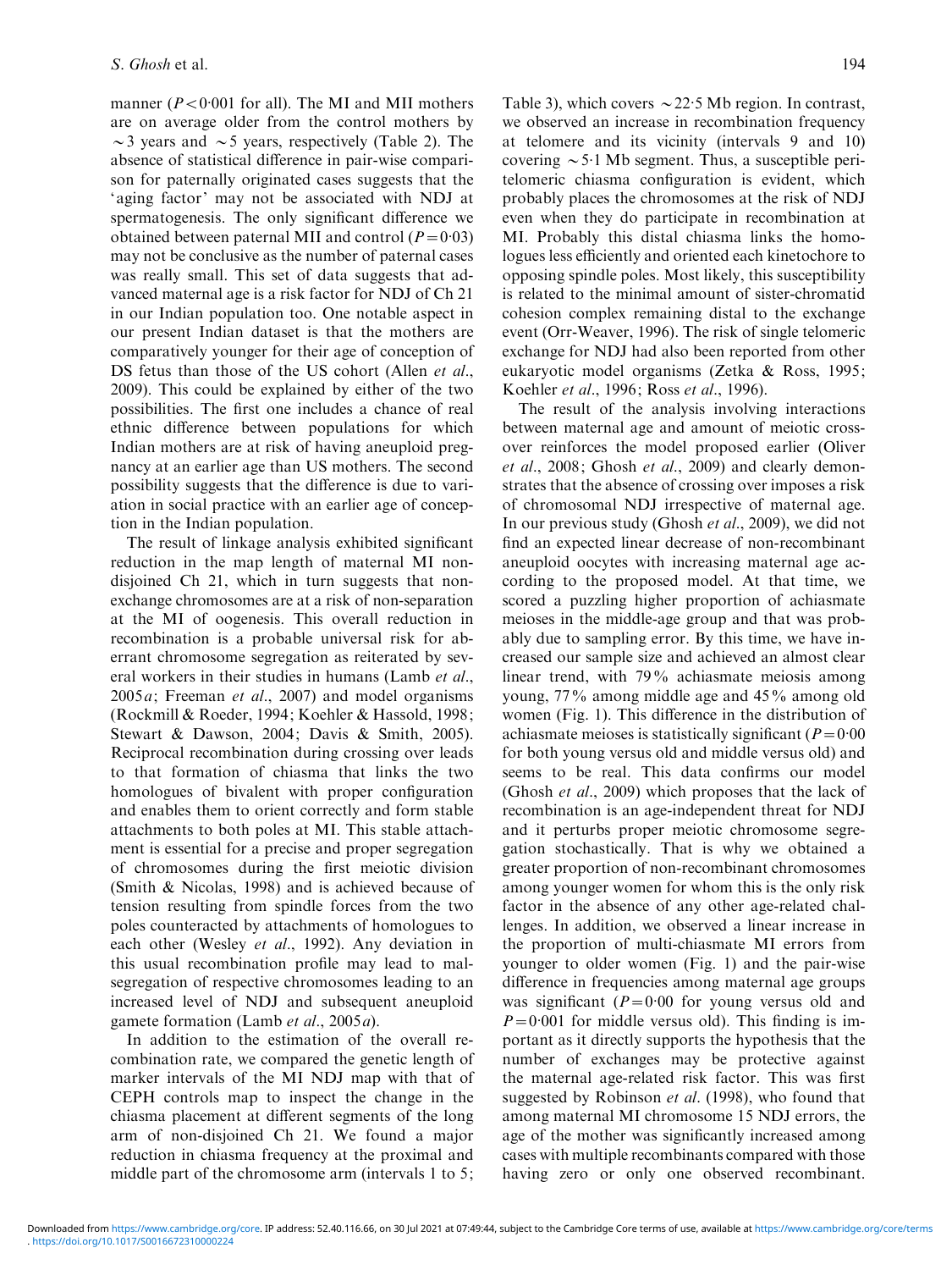Similar results were also obtained from analyses involving maternal NDJ of the X chromosome (Thomas et al., 2001) and chromosome 18 (Fisher et al., 1995). In contrary, the previous populationbased study for Ch 21 NDJ (Oliver et al., 2008) did not report such a trend. That result exhibited 40, 23 and 33% tetrads that experienced multiple exchanges among young, middle and older women, respectively, within the MI error category. In this regard, our observation is probably the first that provides support to this hypothesis for Ch 21 NDJ. Moreover, the observation suggests that instead of having multiple chiasmata, the chromosomes are also at the risk of NDJ among older women. But we need to be cautious in our conclusion about multiple chiasmata, due to our limitations in having less number of cases exhibiting multiple recombinants and comparatively less marker coverage outside the centromere and telomere.

Our result of parental age analysis suggests that advanced maternal age is a risk of aneuploid gamete formation. Several hypotheses have been put forward to explain the age-related genetic and molecular changes in the ovarian microenvironment that instigates aneuploid gamete formation among aged women. These include degradation of proteins that are involved in various sophisticated cytogenetic processes at the post-resumption phase after long MI arrest such as formation and activity of spindle apparatus (Hawley et al., 1994), sister-chromatid cohesion complex (Wolstenholme & Angell, 2000), anaphase-promoting complex and/or the chromosome surveillance system (Cheslock et al., 2005). The last one is of special interest as it ensures proper separation of non-recombinant chromosomes at anaphase I and have also been reported in model organisms (Koehler & Hassold, 1998; Zwick et al., 1999a; Davis & Smith, 2005). Besides these, a 'biological aging' hypothesis was proposed (Warburton, 2005), which states that gradual chronological aging is associated with a decline in the total oocyte pool and number of maturing antral follicles that are recruited in each menstrual cycle. This decline in the number of follicles together with an accompanying decrease in the total oocyte pool generates a change in the hormonal environment of the ovary, which causes meiotic errors. In addition, the 'oocyte mosaicism selection' model proposed by Hulten et al. (2010) suggests that gradual accumulation of aneuploid oocytes with age and their random selection for ovulation are the cause of maternal age-related increased incidence of DS births. Very recently we have resolved the issue of maternal aging and its relation to DS birth at the molecular level by estimating the telomere length of the maternal age groups and have proposed the 'genetic aging hypothesis' (Ghosh et al., 2010), which suggests that the older mothers ( $\geq 35$  years) who have DS babies are genetically older than the

control mothers of the same chronological age. This 'genetic aging' is probably the background cause of all age-related aforementioned degenerative changes and malfunctions in the ovary.

In summary, our results provide evidence for the existence of two sets of factors that make Ch 21 vulnerable to NDJ at MI in oogenesis. The first set is 'maternal age-independent', happens stochastically that includes altered pattern of chiasma formation and reduction of meiotic recombination and is evident clearly among younger women. In contrary, the second set is 'maternal age-dependent', intensifies with age as exhibited by older women whose nondisjoined chromosomes experienced otherwise multiple chiasmata. We could not perform similar analyses for maternal MII cases, due to sub-optimal sample size. The outcome of our family linkage data are surprisingly concordant to that of other ethnically different population cohorts and it suggests the aetiology and genetics that underlie the process of NDJ of Ch 21 and subsequent DS birth may be similar across the human populations irrespective of their ethnic and socio-economic differences. Our study provides the first report regarding the incidence of DS birth in any Indian population cohort and brings us to a more explicit understanding of the risk factors associated with DS births.

We are extremely thankful to Professor Eleanor Feingold, Graduate School of Public Health, Pittsburgh University, Pennsylvania, USA for providing NDJMap program for linkage analysis of trisomy data and her valuable suggestions in statistical analyses. We would like to thank the families participated in the study and the professionals who helped us in collection of blood samples. The project was funded by University Grants Commission (UGC), New Delhi, India; Sanctioned No. F-3-111/2001 (SR-II).

#### (i) Conflict of interest statement

The authors declare no conflict of interest.

# References

- Allen, E. G., Freeman, S. B., Druschel, C., Hobbs, C. A., O'Leary, L. A., Romitti, P. A., Royle, M. H., Torfs, C. P. & Sherman, S. L. (2009). Maternal age and risk for trisomy 21 assessed by the origin chromosome nondisjunction: a report from the Atlanta and National Down Syndrome Projects. Human Genetics 125, 41–52.
- Cheslock, P. S., Kemp, B. J., Boumil, R. M. & Dawson, D. S. (2005). The role of MAD1, MAD2 and MAD3 in meiotic progression and the segregation of non-exchange chromosomes. Nature Genetics 37, 756–760.
- Davis, L. & Smith, G. R. (2005). Dynein promotes achiasmate segregation in Schizosaccharomyces pombe. Genetics 170, 581–590.
- Eichenlaub-Ritter, U. & Boll, I. (1989). Nocodazole sensitivity, age-related aneuploidy, and alterations in the cell cycle during maturation of mouse oocytes. Cytogenetic Cell Genetics 52, 170–176.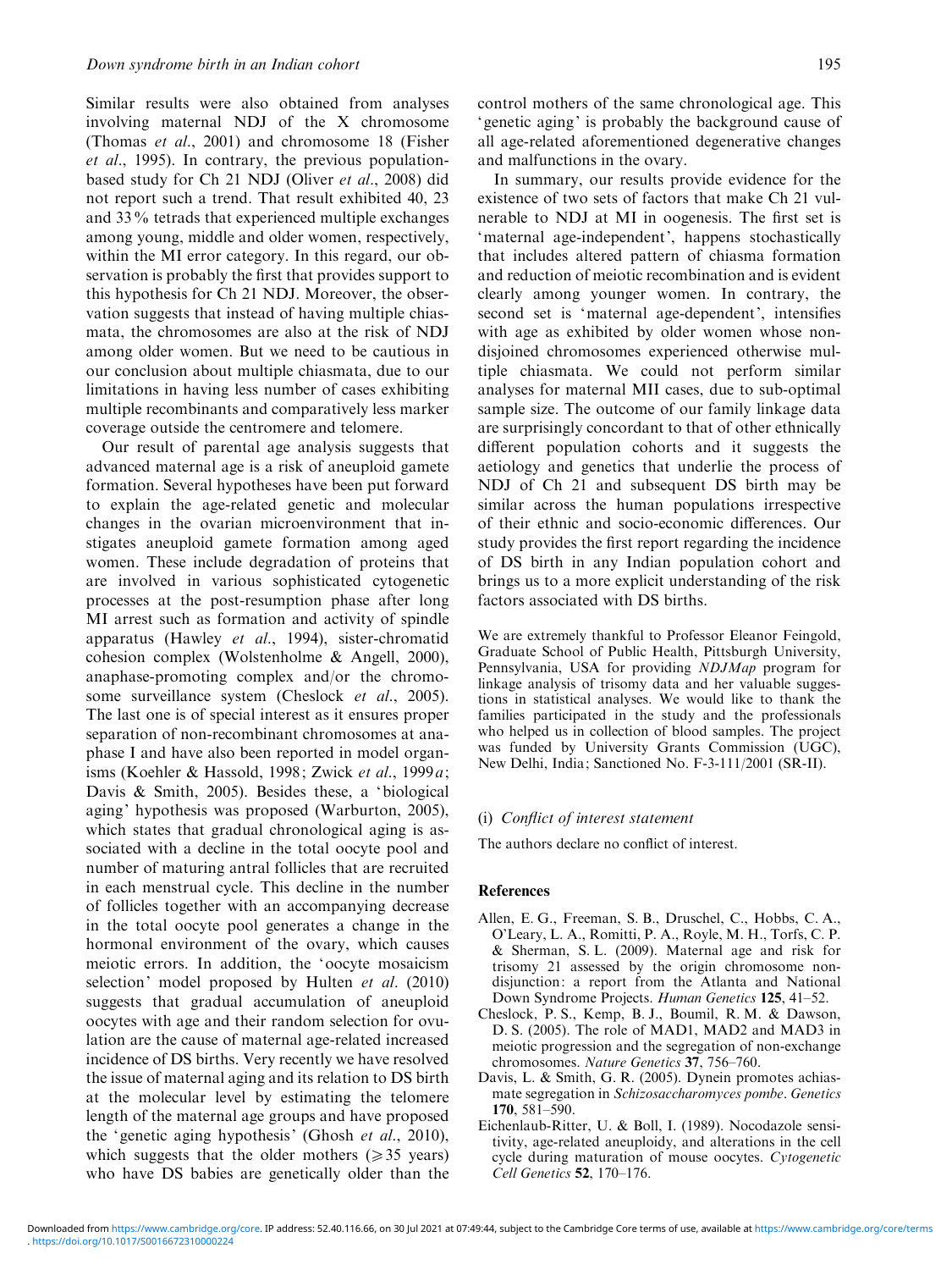- Eichenlaub-Ritter, U., Vogt, E., Yin, H. & Gosden, R. (2004). Spindles, mitochondria and redox potential in ageing oocytes. Reproduction Biomedical Online 8, 45–58.
- Fisher, J. M., Harvey, J. F., Morton, N. E. & Jacobs, P. A. (1995). Trisomy 18: studies of the parent and cell division of origin and the effect of aberrant recombination on nondisjunction. American Journal of Human Genetics 56, 669–675.
- Feingold, E., Brown, A. S. & Sherman, S. L. (2000). Multipoint estimation of genetic maps for human trisomies with one parent or other partial data. American Journal of Human Genetics 66, 958–968.
- Freeman, S. B., Allen, E. G., Oxford-Wright, C. L., Tinker, S. W., Druschel, C., Hobbs, C. A., O'Leary, L. A., Romitti, P. A., Royle, M. H., Torfs, C. P. & Sherman, S. L. (2007). The National Down Syndrome Project: design and implementation. Public Health Report 122, 62–72.
- Gaulden, M. E. (1992). Maternal age effect: the enigma of Down syndrome and other trisomic conditions. Mutation Research 296, 69–88.
- Ghosh, S., Feingold, E., Chakraborty, S. & Dey, S. K. (2010). Telomere length is associated with types of chromosome 21 nondisjunction: a new insight into the maternal age effect on Down syndrome birth. Human Genetics 127, 403–409.
- Ghosh, S., Feingold, E. & Dey, S. K. (2009). Etiology of Down syndrome: evidence for consistent association among altered meiotic recombination, nondisjunction, and maternal age across populations. American Journal Medical Genetics A 149A, 1415–1420.
- Gómez, D., Solsona, E., Guitart, M., Baena, N., Gabau, E., Egozcue, J. & Caballín, M. R. (2000). Origin of trisomy 21 in Down syndrome cases from a Spanish population registry. Annals of Genetics 43, 23–28.
- Hassold, T. & Chiu, D. (1985). Maternal age-specific rates of numerical chromosome abnormalities with special reference to trisomy. Human Genetics 70, 11–17.
- Hassold, T., Merrill, M., Adkins, K., Freeman, S. & Sherman, S. (1995). Recombination and maternal agedependent nondisjunction: molecular studies of trisomy 16. American Journal of Human Genetics 57, 867–874.
- Hawley, R. S., Frazier, J. A. & Rasooly, R. (1994). Separation anxiety: the etiology of nondisjunction in flies and people. Human Molecular Genetics 3, 1521–1528.
- Hodges, C. A., Revenkova, E., Jessberger, R., Hassold, T. J. & Hunt, P. A. (2005). SMC1beta-deficient female mice provide evidence that cohesins are a missing link in age-related nondisiunction. Nature Genetics 37, 1351–1355.
- Hulten, M., Patel, S., Jonasson, J. & Iwarsson, E. (2010). On the origin of the maternal age effect in trisomy 21 Down syndrome: the Oocyte Mosaicism Selection (OMS) model. Reproduction 139, 1–9.
- Koehler, K. E. & Hassold, T. J. (1998). Human aneuploidy: lessons from achiasmate segregation in Drosophila melanogaster. Annals of Human Genetics 62, 467–479.
- Koehler, K. E., Hawley, R. S., Sherman, S. & Hassold, T. (1996). Recombination and nondisjunction in humans and flies. Human Molecular Genetics 5, 1495–1504.
- Lamb, N. E., Sherman, S. L. & Hassold, T. J. (2005a). Effect of meiotic recombination on production of aneuploid gametes in human. Cytogenetics and Genome Research 111, 250–255.
- Lamb, N. E., Yu, K., Shaffer, J., Feingold, E. & Sherman, S. L. (2005b). Association between maternal age and meiotic recombination for trisomy 21. American Journal of Human Genetics 76, 91–99.
- Lejeune, J., Turpin, R. & Gautier, M. (1959). Mongolism: a chromosomal disease (trisomy). Bulletin de l'Académie Nationale de Médecine 143, 256-265.
- Machatkova, M., Brouckova, M., Matejckova, M., Krebsova, A., Sperling, K., Vorsanova, S., Kutsev, S., Zerova, T., Arbuzova, S., Krejci, R., Petersen, M. & Macek, M. Sr. (2005). QF-PCR examination of parental and meiotic origin of trisomy 21 in Central and Eastern Europe. Journal of Histochemistry and Cytochemistry 53, 371–373.
- Mikkelsen, M., Hallberg, A., Poulsen, H., Frantzen, M., Hansen, J. & Petersen, M. B. (1995). Epidemiology study of Down's syndrome in Denmark, including family studies of chromosomes and DNA markers. Development and Brain Dysfunction 8, 4–12.
- Oliver, T. R., Feingold, E., Yu, K., Cheung, V., Tinker, S., Yadav-Shah, M., Masse, N. & Sherman, S. L. (2008). New insight into human nondisjunction of chromosome 21 in oocyte. PloS Genetics 4, e1000033.
- Orr-Weaver, T. (1996). Meiotic nondisjunction does the two-step. Nature Genetics 14, 374–376.
- Pellestor, F., Andreo, B., Arnal, F., Humeau, C. & Demaille, J. (2003). Maternal aging and chromosomal abnormalities: new data drawn from in vitro unfertilized human oocytes. Human Genetics 112, 195-203.
- Robinson, W. P., Kuchinka, B. D., Bernasconi, F., Petersen, M. B., Schulze, A., Brondum-Nielsen, K., Christian, S. L., Ledbetter, D. H., Schinzel, A. A., Horsthemke, B., Schuffenhauer, S., Michaelis, R. C., Langlois, S. & Hassold, T. J. (1998). Maternal meiosis I non-disjunction of chromosome 15: dependence of the maternal age effect on level of recombination. Human Molecular Genetics 7, 1011–1019.
- Rockmill, B. & Roeder, G. S. (1994). The Yeast med1 mutant undergoes both meiotic homologue nondisjunction and precocious separation of sister chromatids. Genetics 136, 65–74.
- Ross, L. O., Maxfield, R. & Dawson, D. (1996). Exchanges are not equally able to enhance meiotic chromosome segregation in yeast. Proceeding of National Academy of Sciences of the USA 93, 4979–4983.
- Schon, E. A., Kim, S. H., Ferreira, J. C., Magalhães, P., Grace, M., Warburton, D. & Gross, S. J. (2000). Chromosomal non-disjunction in human oocytes: is there a mitochondrial connection ? Human Reproduction 2, 160–172.
- Sherman, S. L., Allen, E. G., Bean, L. & Freeman, S. B. (2007). Epidemiology of Down syndrome. Mental Retardation and Developmental Disability 13, 221–227.
- Sherman, S. L., Freeman, S. B., Allen, E. G. & Lamb, N. E. (2005). Risk factors for nondisjunction of trisomy 21. Cytogenetics and Genome Research 111, 273–280.
- Sherman, S. L., Takaesu, N., Freeman, S. B., Grantham, M., Phillips, C., Blackstone, R. D., Jacobs, P. A., Cockwell, A. E., Freeman, V., Uchida, I., Mikkelsen, M., Kurnit, D. M., Buraczynska, M., Keats, B. J. B. & Hassold, T. J. (1991). Trisomy 21: association between reduced recombination and nondisjunction. American Journal of Human Genetics 49, 608–620.
- Smith, K. N. & Nicolas, A. (1998). Recombination at work for meiosis. Current Opinion in Genetics and Development 8, 200–211.
- Steuerwald, N. (2005). Meiotic spindle checkpoints for assessment of aneuploid oocytes. Cytogenetics and Genome Research 111, 256–259.
- Stewart, M. N. & Dawson, D. S. (2004). Potential roles for centromere pairing in meiotic chromosome segregation. Cell Cycle 3, 1232–1234.